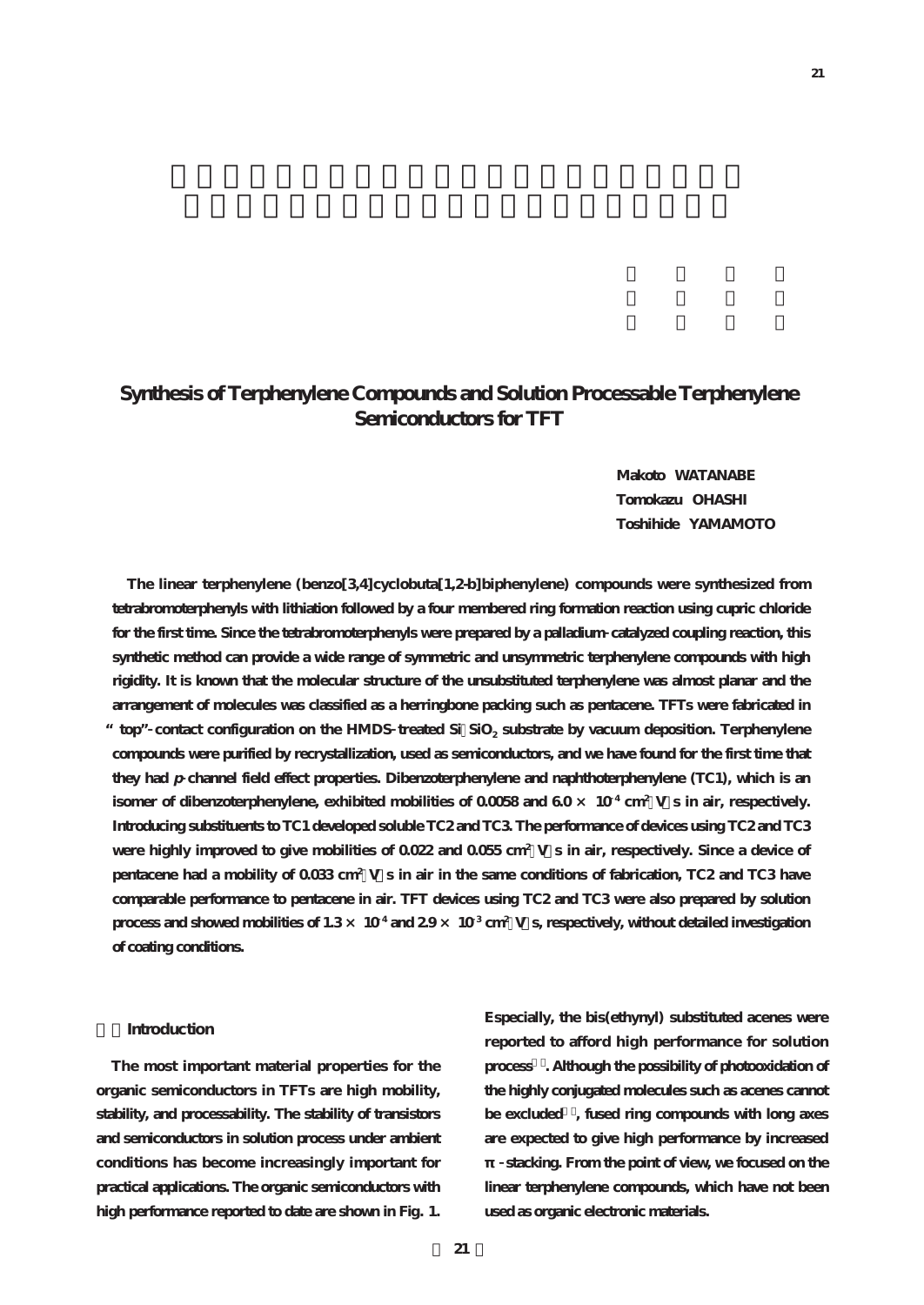

**Fig. 1 Organic semiconductors with high performance**

**We report here the synthesis of terphenylene compounds, the device fabrication, and the FET characteristics.**

### **2.Synthesis of Terphenylenes**

**The linear terphenylene (benzo[3,4]cyclobuta[1,2 b]biphenylene) (1) is a known compound3) and adopts a herringbone structure4). Since the literature's synthetic method was only limited to unsubstituted and silyl substituted types, we explored the new synthetic route for the more fused types and found that tetrabromoterphenyls underwent lithiation followed by oxidative ring formation reaction using cupric chloride to give the terphenylenes. Since the tetrabromoterphenyls were prepared by a palladium catalyzed coupling reaction, this methodology can provide a wide range of fused symmetric and unsymmetric terphenylene compounds with high rigidity (Scheme1).**

**Dibenzoterphenylene (2) and naphthoterphenylene**

**(TC1), which is an isomer of 2, were synthesized (Fig. 2). In addition, the easily soluble TC2 and TC3, which are alkyl substituted TC1s, were also obtained. These terphenylene compounds were purified by recrystallization. Especially, TC2 and TC3 have good solubility of 0.24 and 0.80 wt% in toluene at 100℃, respectively, and were recrystallized from toluene to yield orange small crystals.**

**The UV vis absorption spectra of vacuum deposited films of TC1 and TC2 are shown in Fig. 3. While absorption peaks appeared almost at the same**







**Scheme 1 New synthetic method of terphenylenes**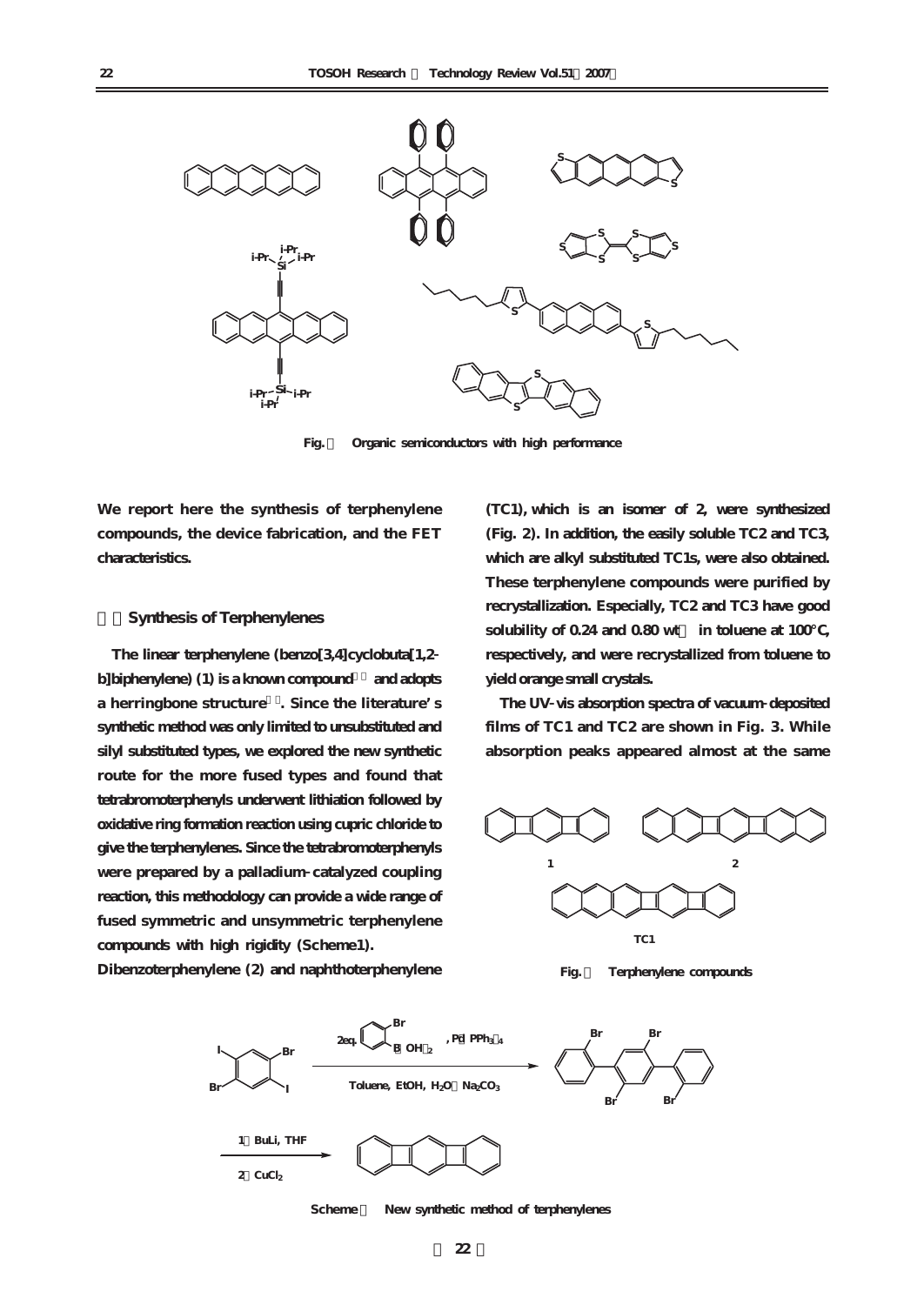

**Fig. 3 UV vis spectra of TC1 and TC2 in thin film**

**wavelengths, the spectrum of TC2 gave a clearer waveform indicating the thin film of TC2 has less scattering than that of TC1 and the longest absorption at 498 nm. Since the UV vis absorption spectrum of TC2 in tetrahydrofuran solution showed its longest absorption peak at 489 nm, the 9 nm red shift was observed from solution to a thin film. And the optical band gap of 2.36 eV was estimated from the absorption edge of the spectrum of the thin film. In pentacene, the band gap from the absorption edge around 1.8 eV. Therefore, the band gap of TC2 is significantly higher than that of pentacene, indicating higher redox stability.**

### **3.Field Effect Transistors**

## **[1]Device Fabrication**

**The field effect transistors were fabricated in top contact configuration on a heavily doped <sup>n</sup> Si wafer** with a thermally grown oxide layer (200 nm). On the **top of the organic thin film, gold drain and source electrodes were deposited to yield devices with a channel length of 15 μm and a channel width of 500 μ m. A thin film (50 nm) of terphenylenes as an active layer was vacuum deposited on the HMDS treated Si/SiO2 substrate at room temperature. The TFT devices using TC2 and TC3 were also prepared by solution deposition (spin coating and drop casting) of** the 0.1 wt solution (100 or 90 ) in toluene on the Si SiO<sub>2</sub> substrate.

#### **[2]Electrical Characteristics**

**All measurements were performed in air at room**

**Table 1 Field effect mobility and on off ratio for terphenylene compounds in air**

| compound        | mobility $\text{cm}^2$ V s | on off ratio          |
|-----------------|----------------------------|-----------------------|
| 2               | 00058                      | $53\times 10^3$       |
| TC <sub>1</sub> | $60 \times 10^{-4}$        | $1.0\times 10^9$      |
| TC <sub>2</sub> | 0022                       | $24\times 10^6$       |
| TC <sub>3</sub> | 0055                       | $7.1 \times 10^6$     |
| pentacene       | 0033                       | $66x$ 10 <sup>2</sup> |

**temperature. All the organic FET devices using the terphenylene compounds showed p channel FET characteristics except for 15). Field effect mobilities were calculated from the saturation regime and current on**/**off** ratios were determined from the  $I_{DS}$  between  $V_{C}$ 

**= 0 V and 40 V. The FET performances of vacuum deposited films are summarized in Table1. With little optimization the mobility of dibenzoterphenylene (2) was found to be 0.0058 cm<sup>2</sup> /V・s. There were no differences between atmospheres measured regarding electrical properties of the device of 2. On the other hand, while the device of TC1 showed an enhanced mobility (0.019 cm<sup>2</sup> /V・s) by one order of magnitude in vacuum, the mobility highly decreased in air (6.0 ×**  $10^4 \text{ cm}^2/\text{V} \quad \text{s}.$ 

**When TC2 was used as an active layer, the mobility was increased by two orders of magnitude (0.022 cm<sup>2</sup> /V・s) in air compared to that of TC1. In addition, the on/off ratio was also drastically improved from 1.0 ×103 to 2.4 ×10<sup>6</sup> . In the case of TC3, which is another alkylated TC1 and has a higher solubility than TC2, the device exhibited the mobility as high as 0.055 cm<sup>2</sup> V・ s and the on off ratio of 7.1 × 10<sup>6</sup> . The device with a vacuum deposition film of pentacene was prepared under the same fabrication conditions as above and the electrical properties were evaluated in air giving a hole mobility of 0.033 cm<sup>2</sup> /V・s and an on/off ratio of 6.6 × 10<sup>2</sup> . Since the mobilities and the on/off ratios by measurement of the devices using TC2 and TC3 in vacuum were the same as or only slightly higher than those in air, it is emphasized that the high performance of TC2 and TC3, which mobilities are comparable to pentacene, is maintained in air. Fig. 4 demonstrates the FET characteristics of the device of TC2.**

**A FET device using TC2 from solution was also prepared and its electrical properties were calculated. A 0.1 wt % solution of TC2 in hot toluene was spin coated** onto the Si/SiO<sub>2</sub> substrate at room temperature. The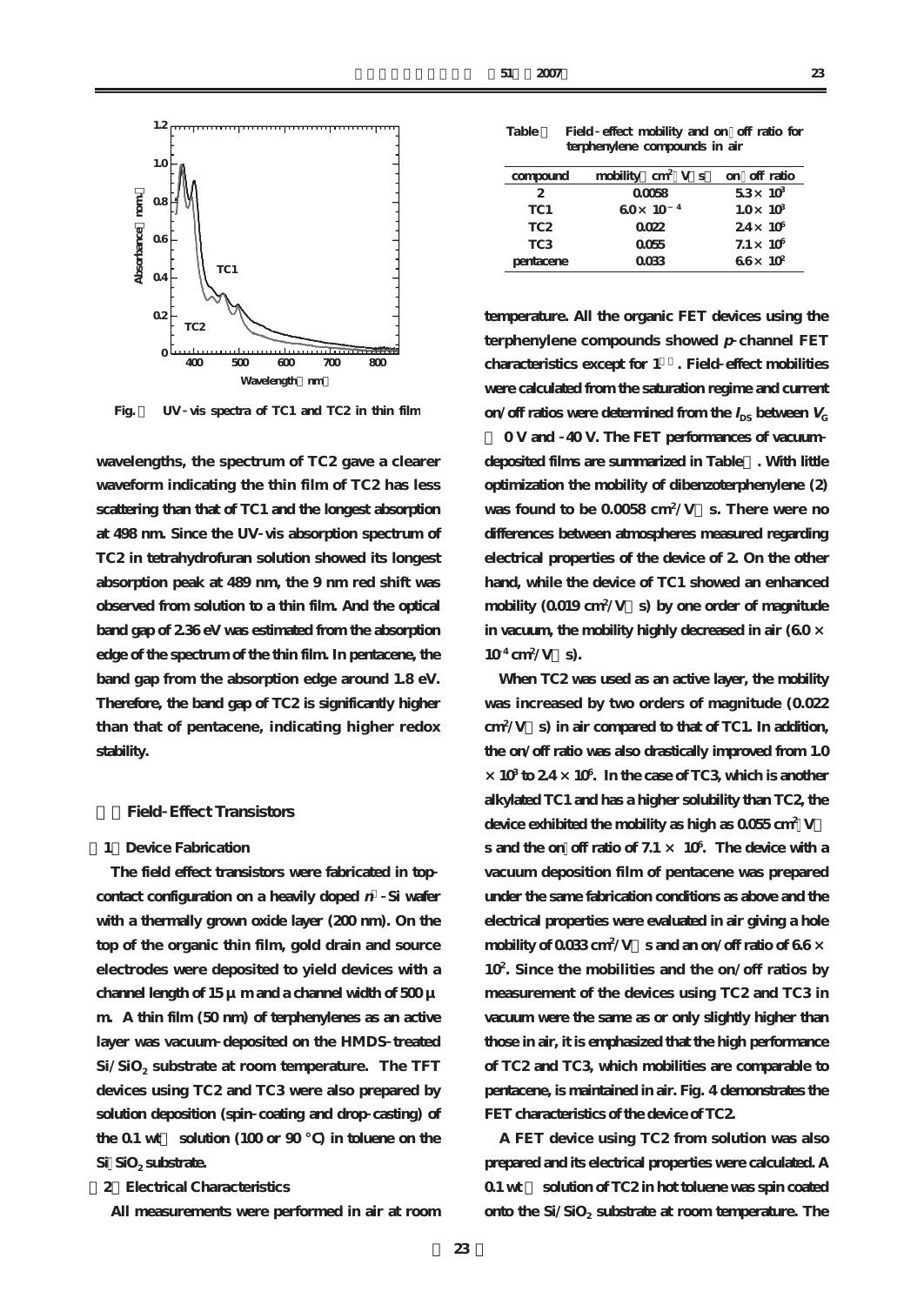

**Fig.4 FET characteristics of devices with vacuum deposited films of TC2**



**Fig. 5 Transfer characteristics of a device with a solution deposited film of TC2** 

**solvent was then left to evaporate at room temperature. A field effect mobility of 1.3 × 10 <sup>4</sup> and an on/off ratio of 4.6×10<sup>4</sup> were obtained without detailed investigation of the device fabrication conditions. Fig. 5 shows the FET characteristics of the device obtained by the solution method using TC2.**

**In the case of TC3, a FET activity was obtained by**

**drop casting. A solution of TC3 in toluene at 90℃ was applied onto the Si SiO<sub>2</sub> substrate at 90 and the solvent was left to evaporate. The mobility was** increased by one order of magnitude  $(2.9 \times 10^3 \text{ cm}^2)$ **V・s) compared to that of TC2 and the on/off ratio (1.5 × 10<sup>4</sup> ) was comparable to TC2.**

#### **4.Conclusions**

**The new highly fused terphenylene compounds such as 2 and TCl 3 were synthesized by the coupling method with cupric chloride and the organic FET devices using these terphenylenes as an active layer were fabricated. We found that the devices using these terphenylene compounds exhibited p type transistor responses for the first time. Especially, the devices using TC2 and TC3 gave not only comparable mobilities to that of pentacene but also high current on/off ratios even in air. Therefore, fused terphenylene compounds are thought to have the same potential of electrical properties as pentacene and the much higher stability. Although the mobilities in solution process have not been high enough yet, alkylated TCls (TC2 and TC3) have high solubility in toluene and gave the devices bearing a FET activity. We will continue to examine the optimization of the structure of terphenylene compounds that is utilized for practical printing process.**

#### **5.Experimental**

# **[1]General procedure for synthesis of tetrabromoterphenyl**

**A nitrogen 100 ml schlenk flask was charged with 1,4 dibromo 2,5 diiodobenzene (4.39 g, 9.00 mmol), tetrakis(triphenylphosphine)palladium (974 mg, 0.84 mmol), 2 bromophenylboronic acid (Aldrich, 4.16 g, 20.7 mmol), toluene (72 ml), ethanol (18 ml), and an aqueous solution (22 ml) of sodium carbonate (5.72 g, 54.0 mmol) under nitrogen. The mixture was stirred at 85 ℃ for 15 h. After cooling to room temperature, dichloromethane and brine were added, and the organic layer was separated and concentrated under reduced pressure. The residue was recrystallized from toluene to give 4.18 g (85% y) of white needle crystals of 2,2',5',2"tetrabromo 1,1',4'1"terphenyl.**